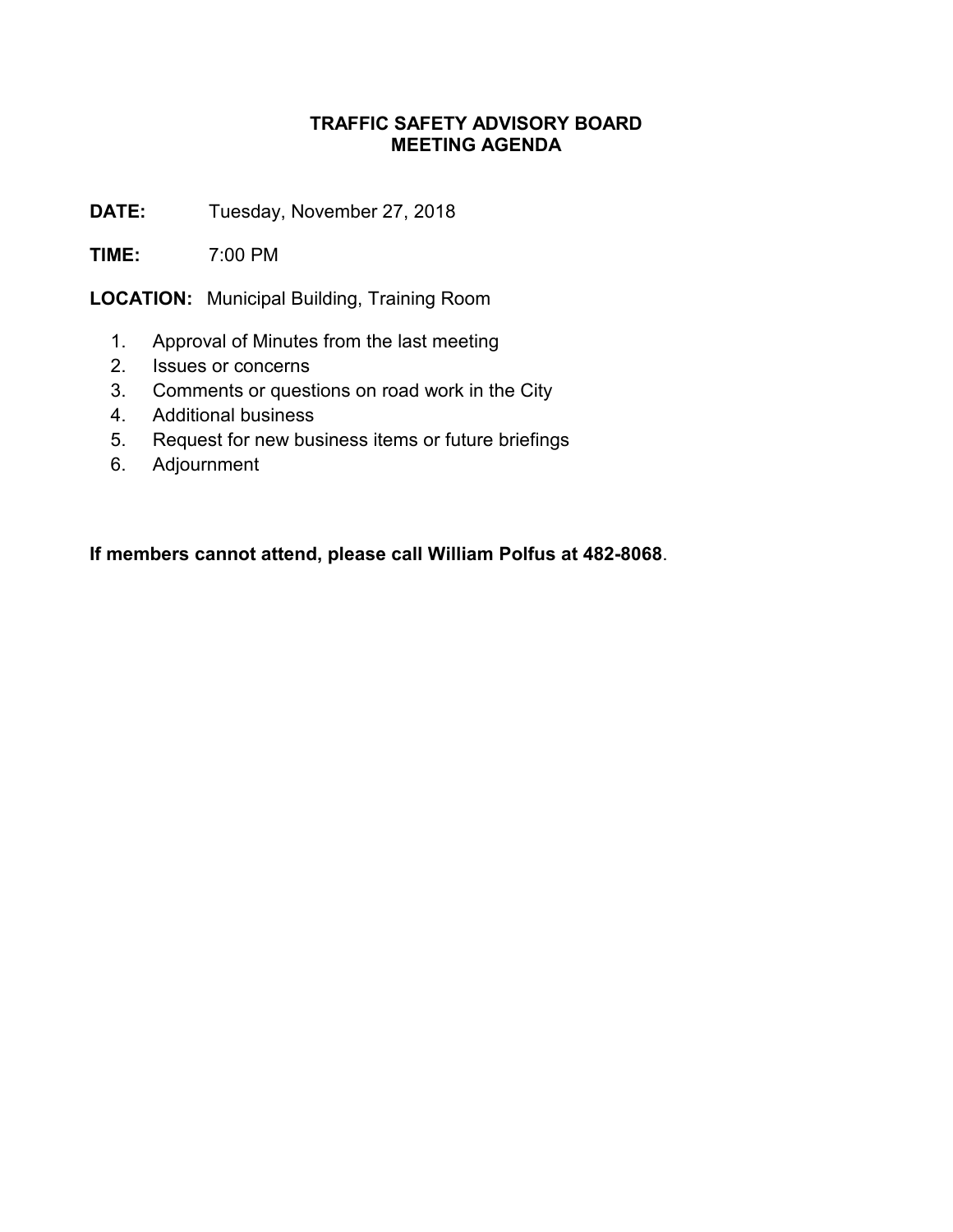TRAFFIC AND SAFETY ADVISORY BOARD**Minutes** October 16,2018

UNAPP<sub>PR</sub>

VED

The October meeting of the Traffic and Safety Advisory Board was held on Tuesday, October 16, 2018, inthe training room of the municipal building (room 104). Meeting was called to order at 7:04 PM

Present were:

Roger Flynn Andrew Howe Marty Adler-JansyJana HumphreyHalfen Hoyt llona Kaczocha Melissa McMahanWilliam PolfusJane Shelton

Absent was

Alexis Hammond

1. Minutes from the September 25,2018 meeting were approved unanimously, with one correction;Alexis Hammond's last name was spelled incorrectly.

2. City Manager's request to review the current traffic light at Georgia and E Tennessee avenues

The City Manager submitted a request to consider removal of the current traffic light at Georgia and E TN avenues and have the intersection set up as a 4 way stop. There is no current engineering study for thisarea. ln addition, with E TN Ave being closed behind the hospital, a proper study can't be performed.

There were concerns that if the light is removed and an accident occurs, there could be liability; given that, a study seems to be the best path to take before considering removal. Also, if this light is removed,ts thought that it could lead to discussion regarding 3 others along Tennessee that could be considered for removal.

A motion was made to table this request until information from a traffic study is obtained, and any otherinformation that is deemed useful; the motion passed unanimously.

3. lssues or concerns

It was discussed that the light at Tyler at TN does not seem to be functioning correctly for a left turn.Roger will take a look.

The pothole at New Ridge near W Outer was discussed as worsening.

Discussion regarding the Main Street area; evidently there is a chance they will want to remove the roundabout as they put in additional retail near PetSmart and Electronics Express. There are many discussions taking place between the city and Realty Links regarding the direction of the area. TSAB hasbeen invited to submit information for the city staff to be shared in the official minutes, meeting 1115118.